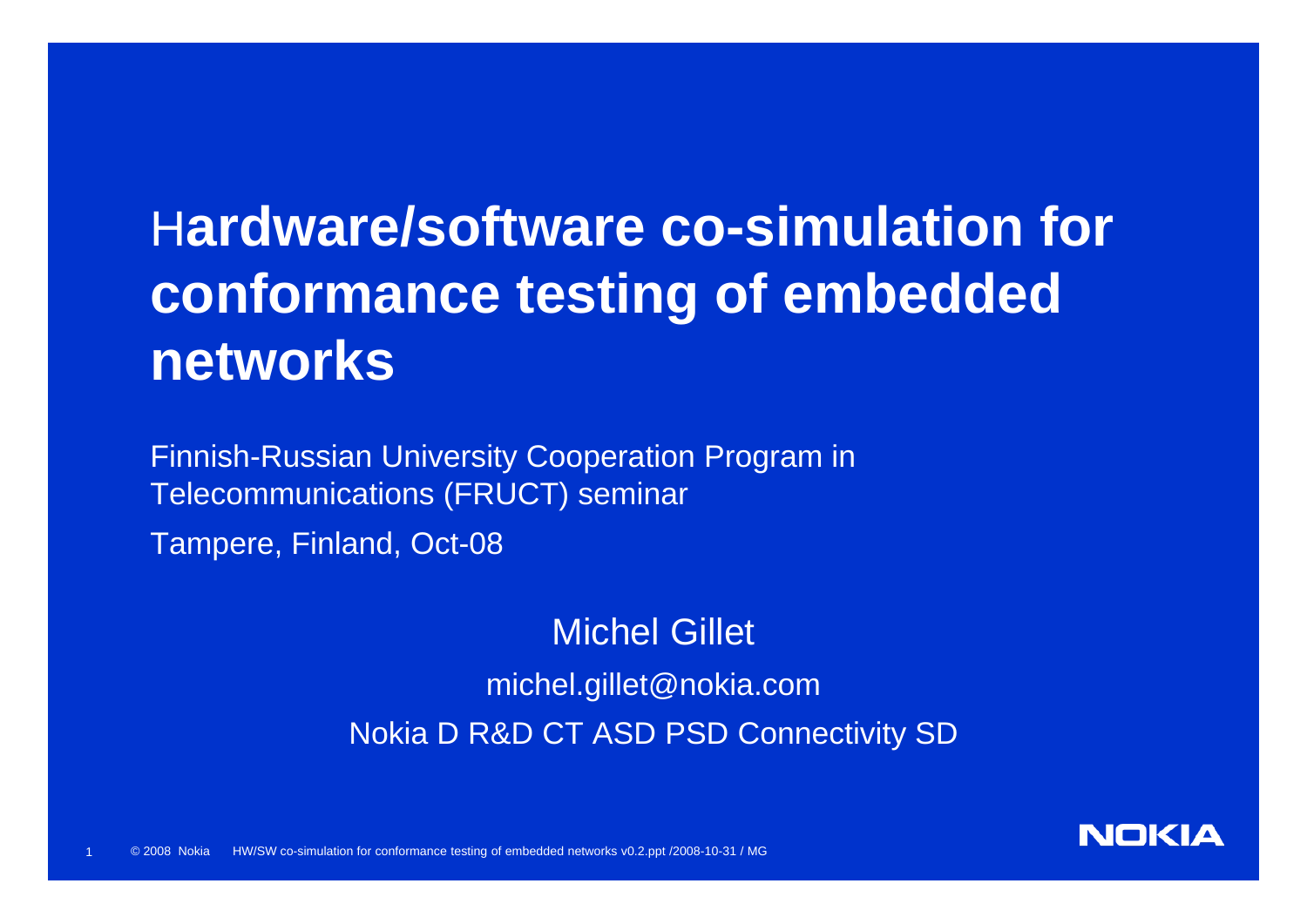# **Outline**

- Specification
- Virtual hardware
- Demo

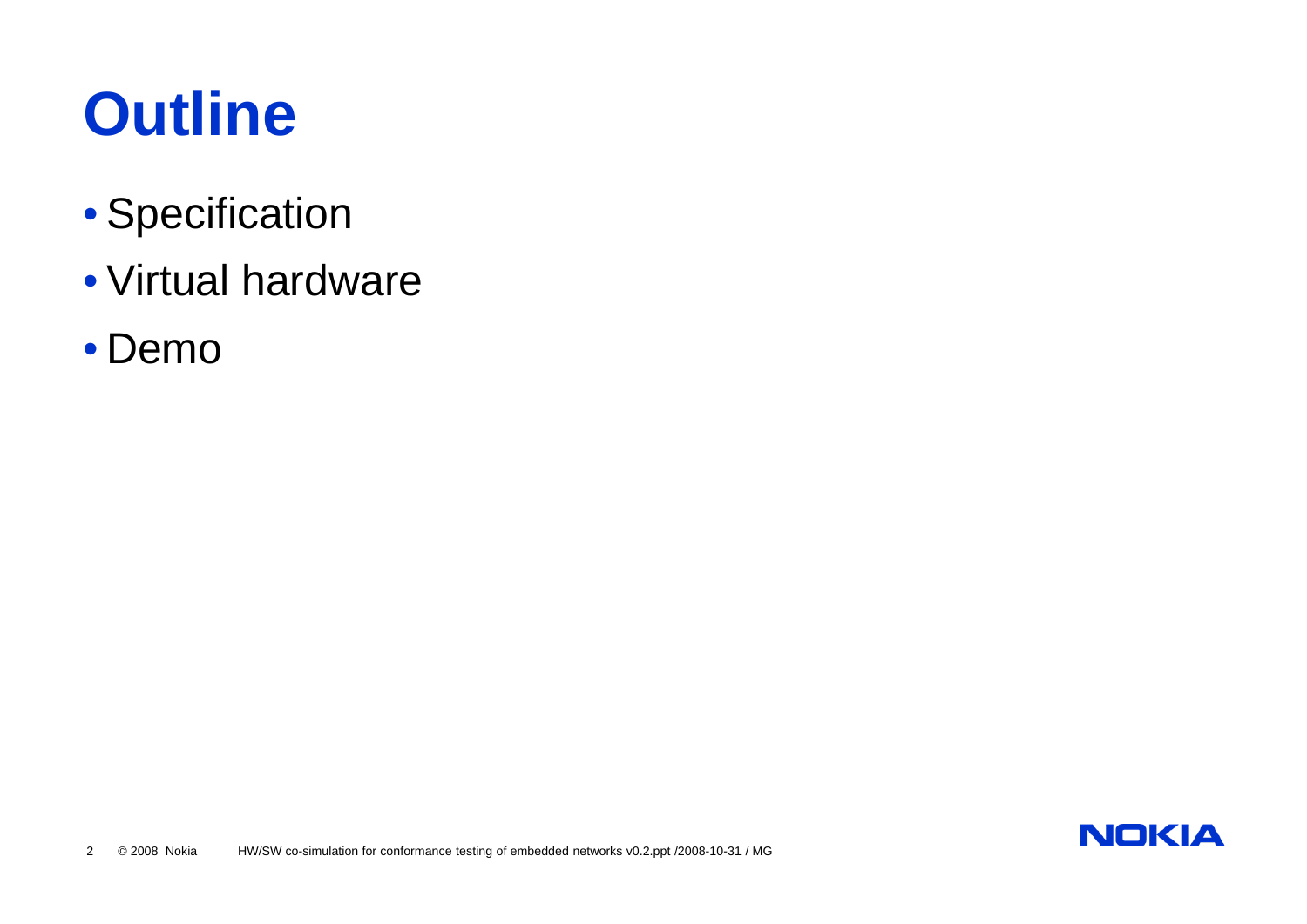## **Specification**

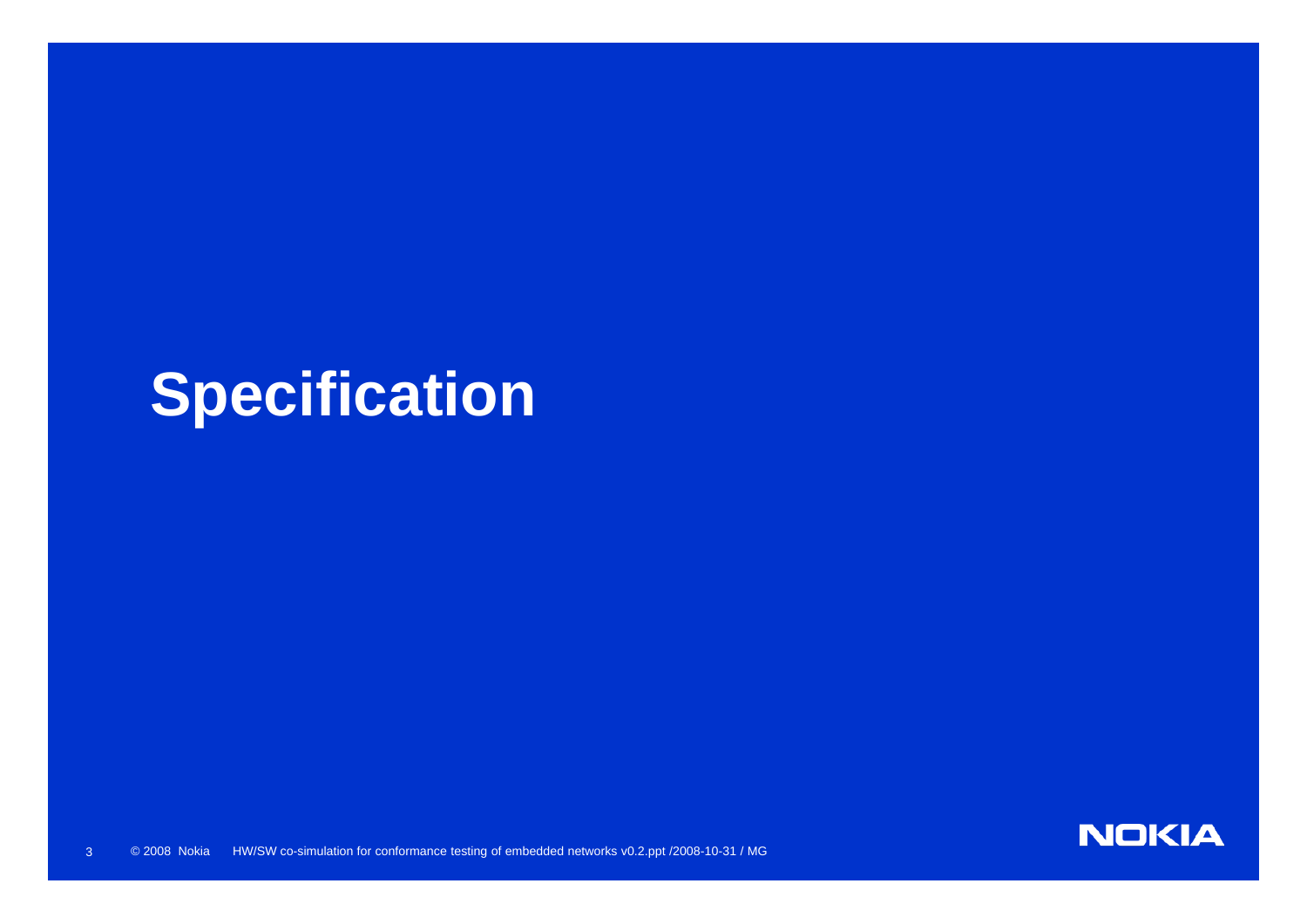## **Why writing a specification?**

- For legal issues
	- Patents
	- Royalties
- But mainly for interoperability
- A specification is a good step towards interoperability, but …

Wi I

• Specification always have ambiguities or various interpretations







FireWire





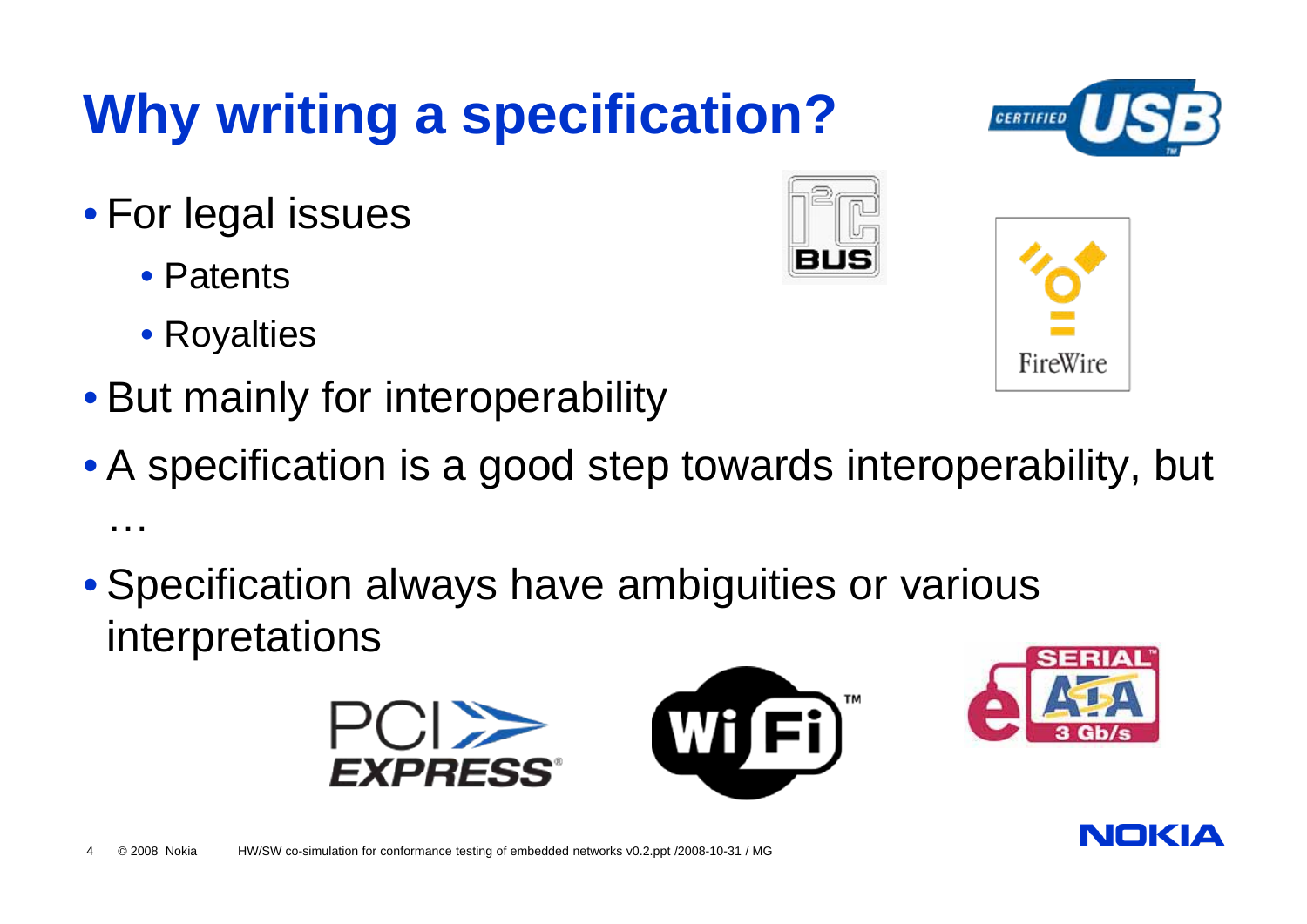## **Type of specifications (1/2)**

- Informal specifications
	- Are written in an natural language, e.g. English, Russian, Finish, etc.
	- Prone to misinterpretations
- Formal specifications
	- Are written using a formal language, e.g. SDL
	- A natural language is only explain or describe the formal part of the specification
	- Since close to a mathematical description, much less prone to misinterpretations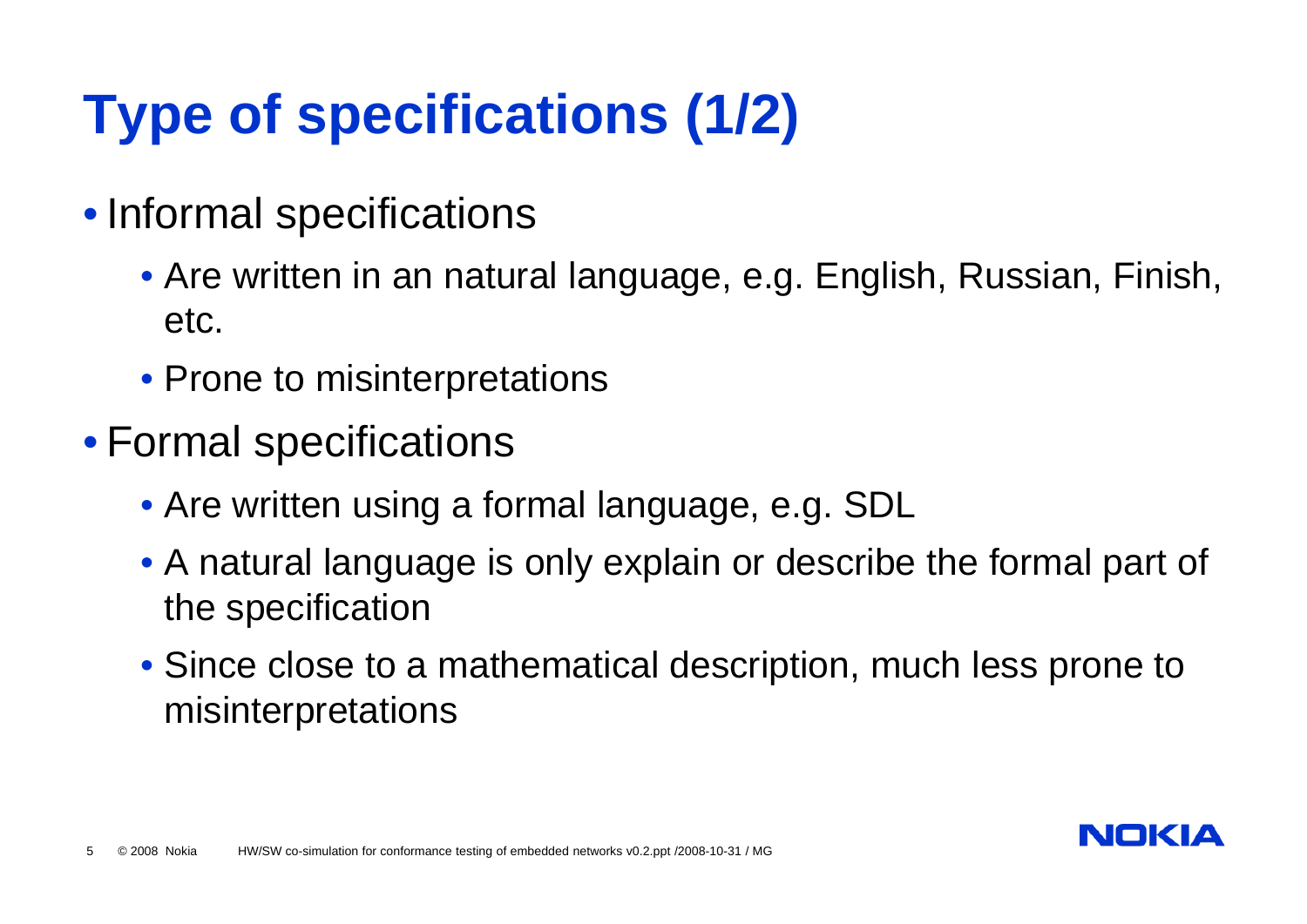## **Type of specifications (2/2)**

- Informal specifications
	- RFCs, USB, PCI-Express, SpaceWire, etc.
- Formal specifications
	- 3GPP, WiMAX, GSM, etc.

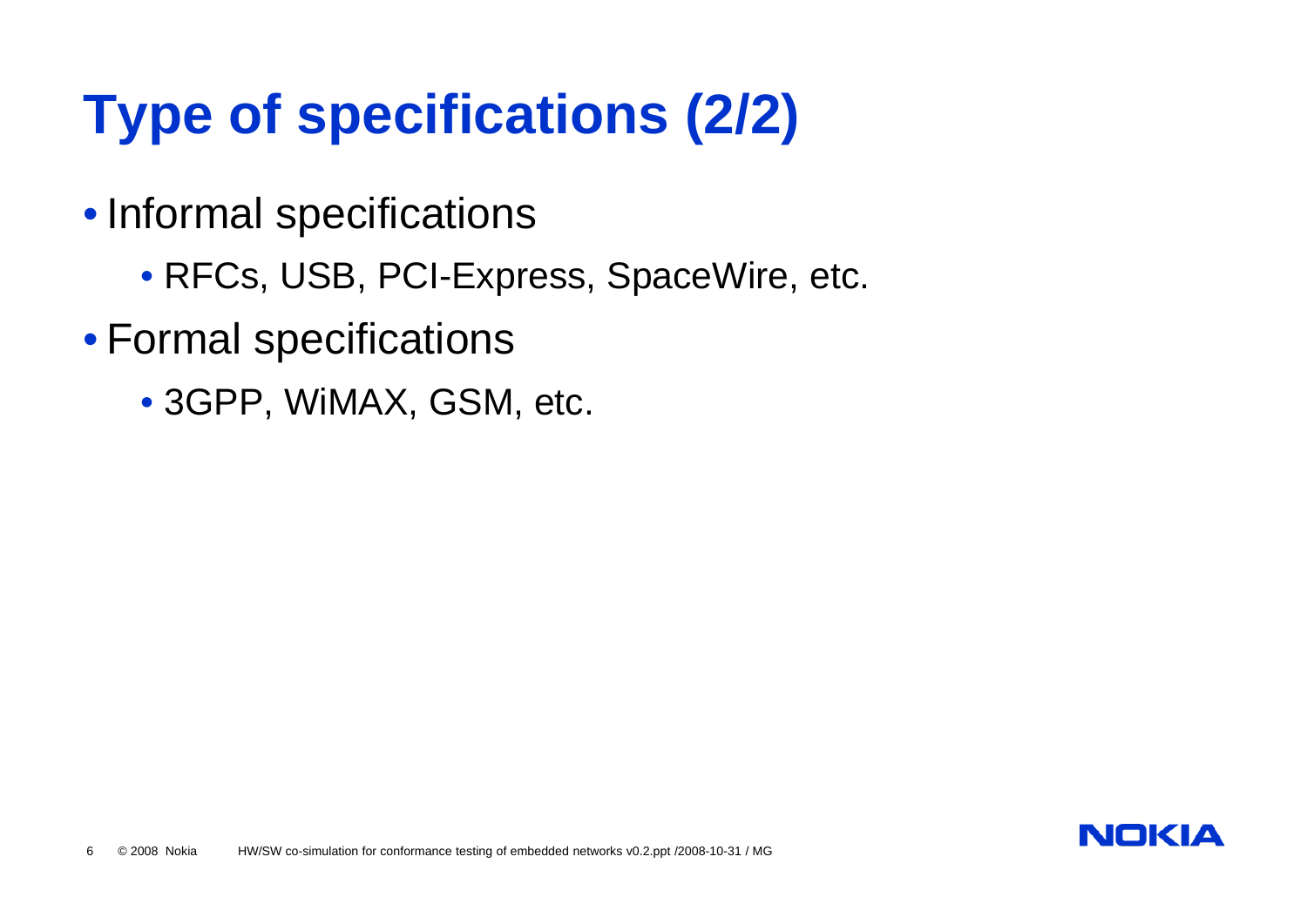## **Creation timeline 1**

#### • Four main phase

- Writing the specification itself
- Modeling the specification
- Implementing it
- Conformance tests development

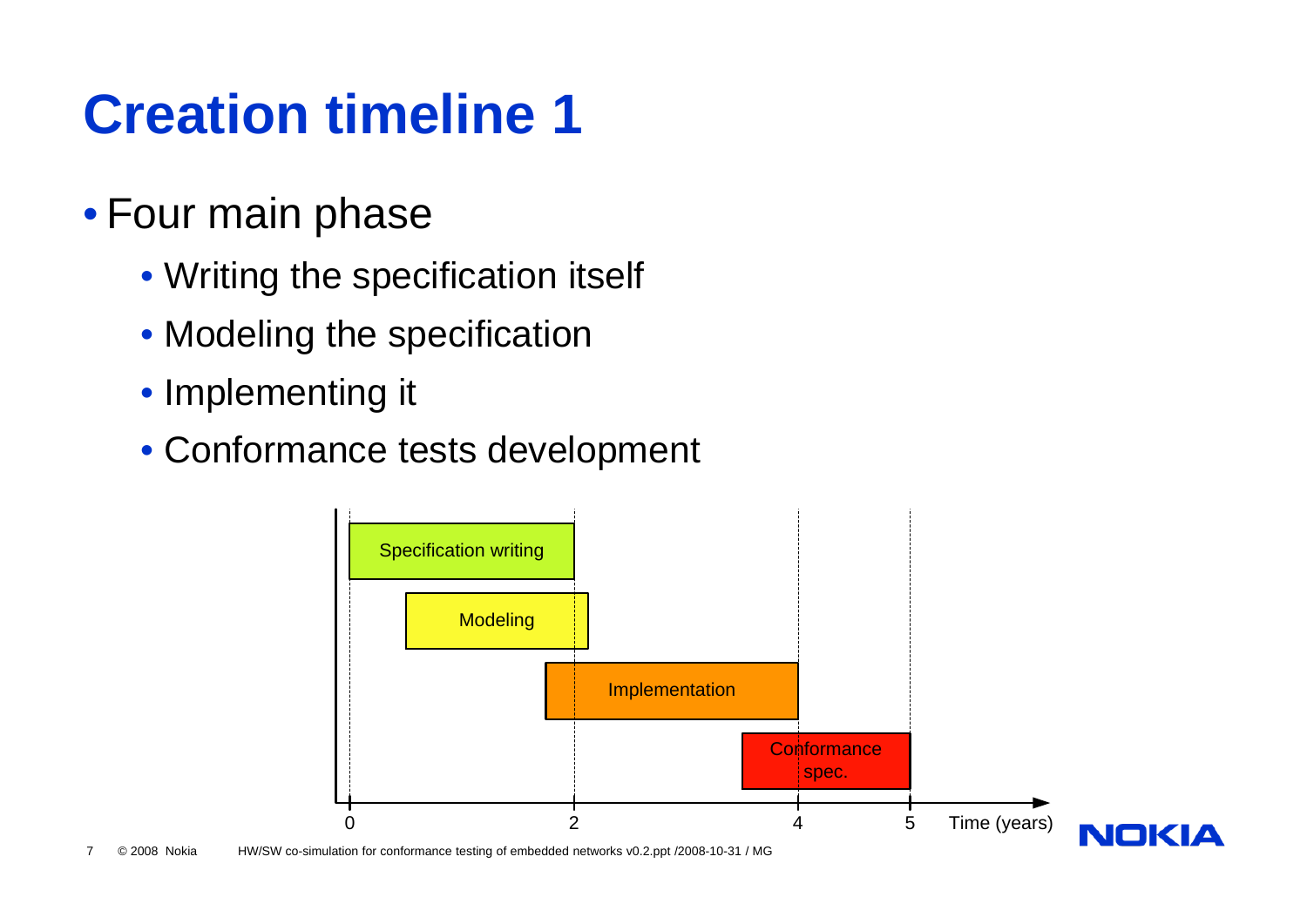#### **Conformance vs. compliance**

- Conformance is "just" an assessment made on how well an implementation respects or follows a specification
- Compliance (sometimes called certification) is a legally binding contract
	- The winner gets a nice logo
- For this, often a standardization group creates
	- not only a specification
	- but also a testing/conformance/compliance document
- This document is a set of tests, which verify the behavior on an implementation against its specification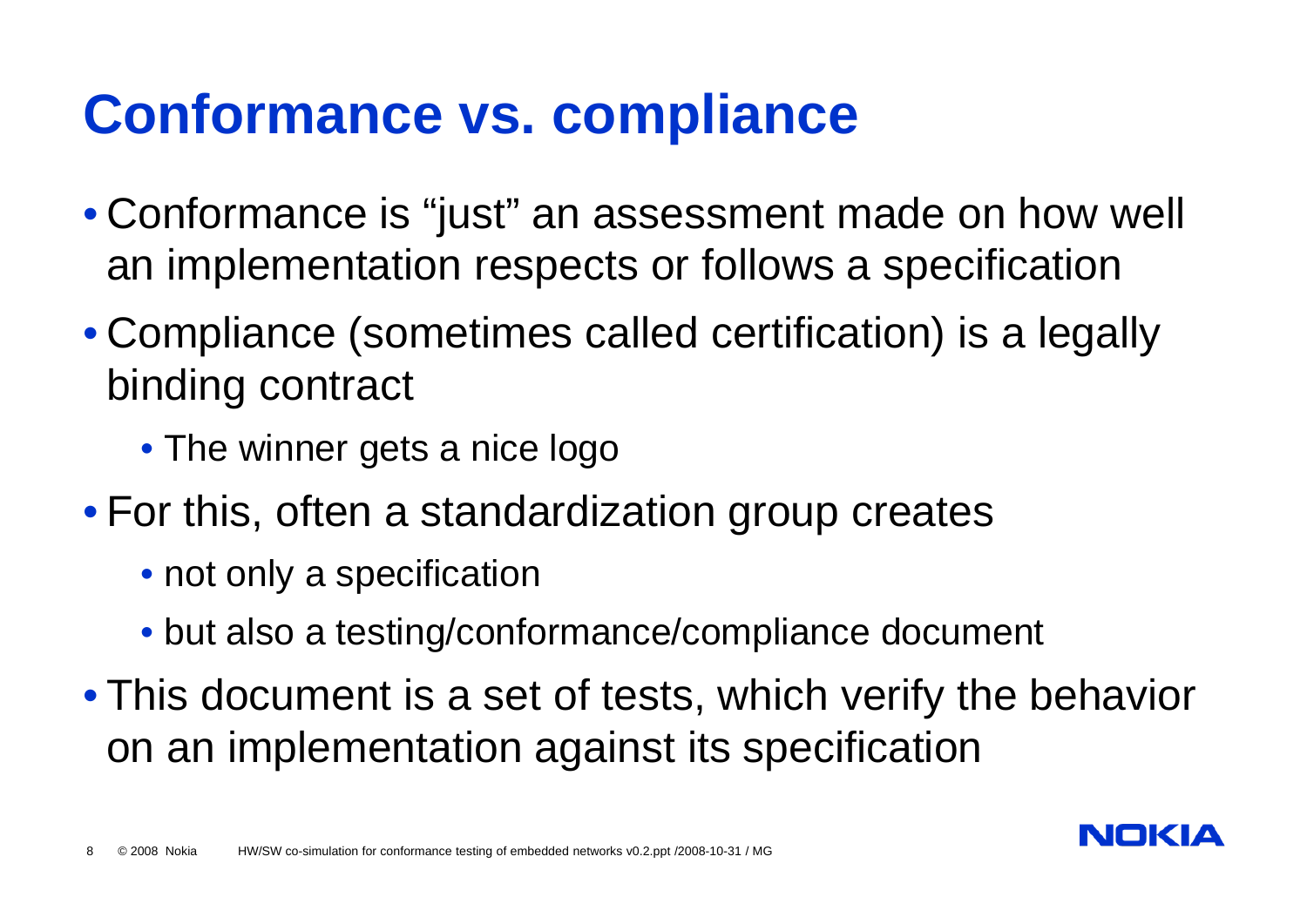## **Type of testing document**

- As for the specification itself, we have mainly 2 variants
- Informal type
	- Handwritten: "Shalls"  $\rightarrow$  "assertions"  $\rightarrow$  "tests"
- Formal type
	- One big part which is automated and generated by tools based on state space exploration of the formal specification
	- A smaller part which is hand written
- But in both cases, all the tests is effectively a software executed on PCs or dedicated embedded devices using a hardware implementation of the specification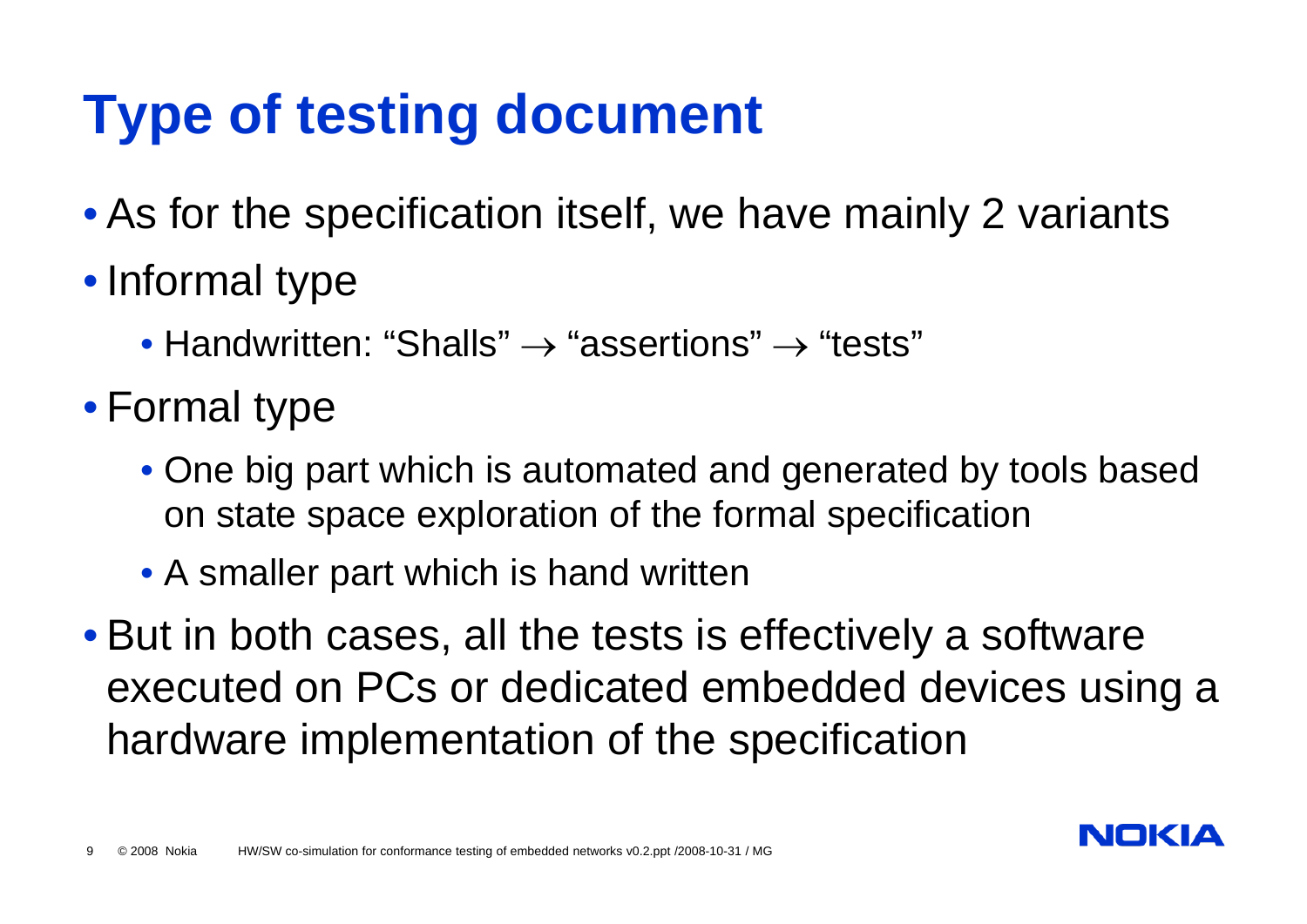## **Tester and DUT**

- The Device Under Test, DUT, is a implementation strictly following the specification
- The tester has additional behaviors, not part of the spec, which allows it to "violate" the spec
	- Wrong CRC, wrong format, etc.
- But still the spec behavior is not changed, we still have only one spec.





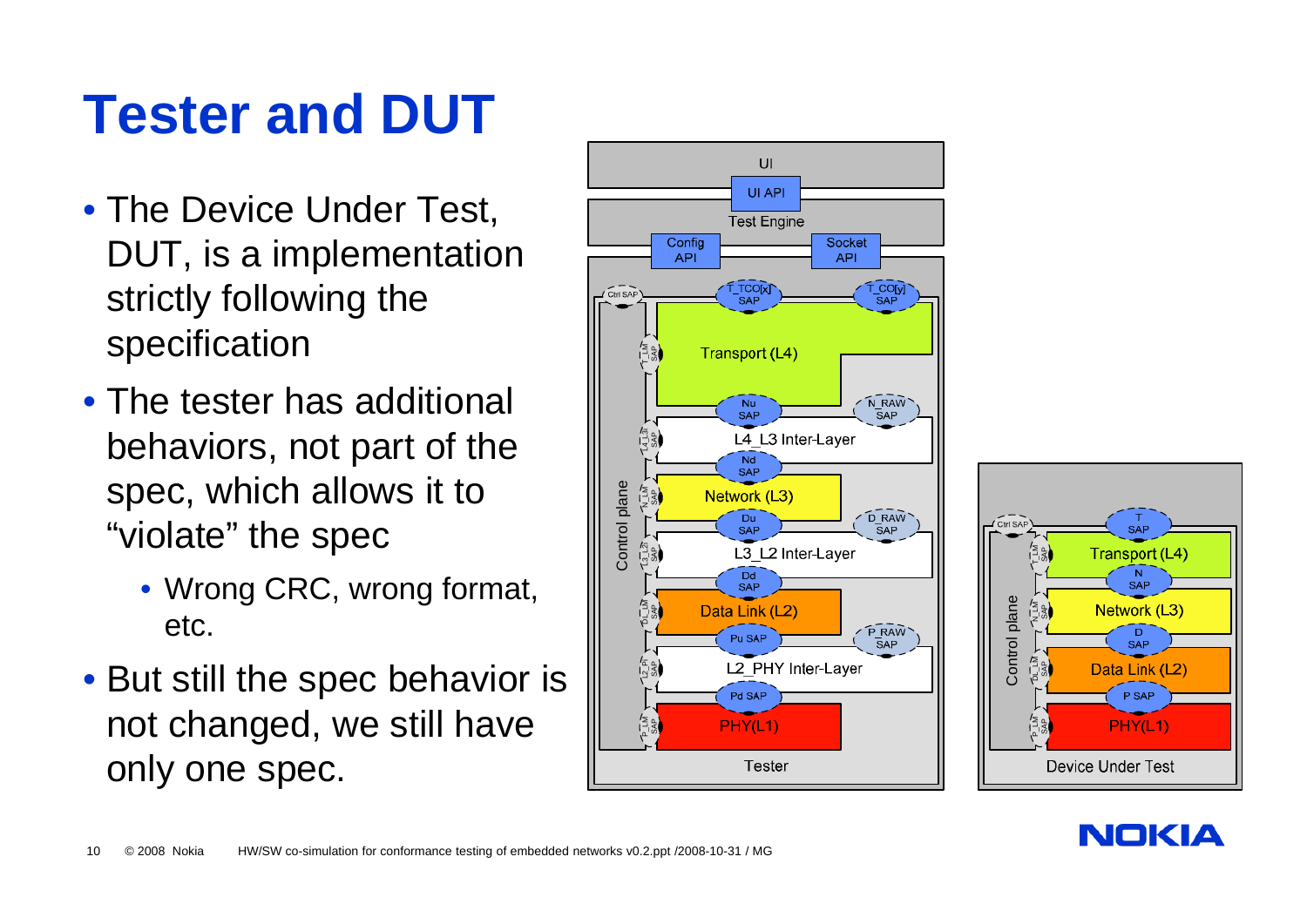#### **Creation timeline 2**

- What if Conformance specification starts much earlier?
	- Tests can be used while implementations are being done
	- Verification can start at a very early stage
- better chances to have interoperable implementations
- $\bullet$   $\Rightarrow$  overall, improve the quality of the specification

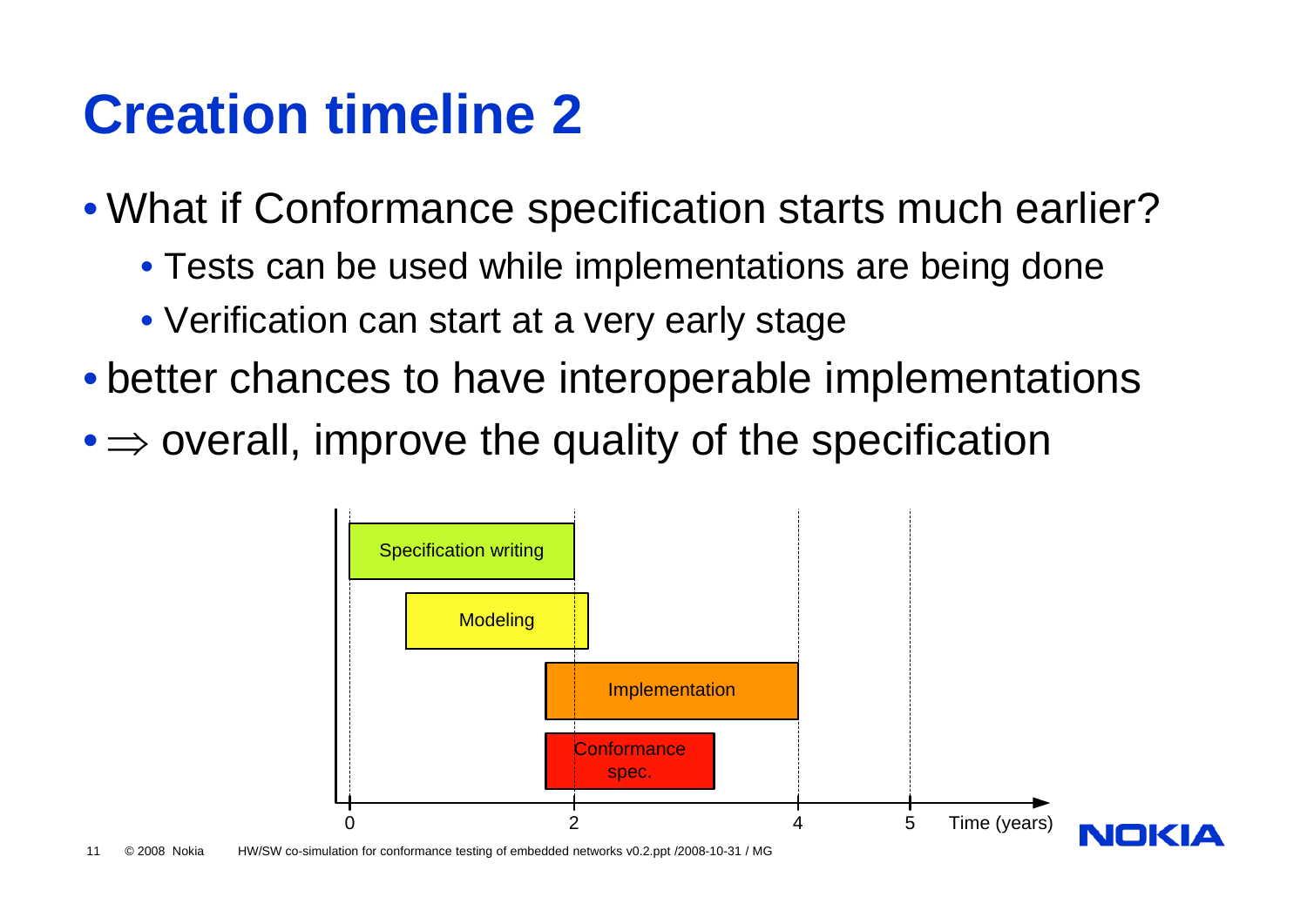## **Virtual hardware**

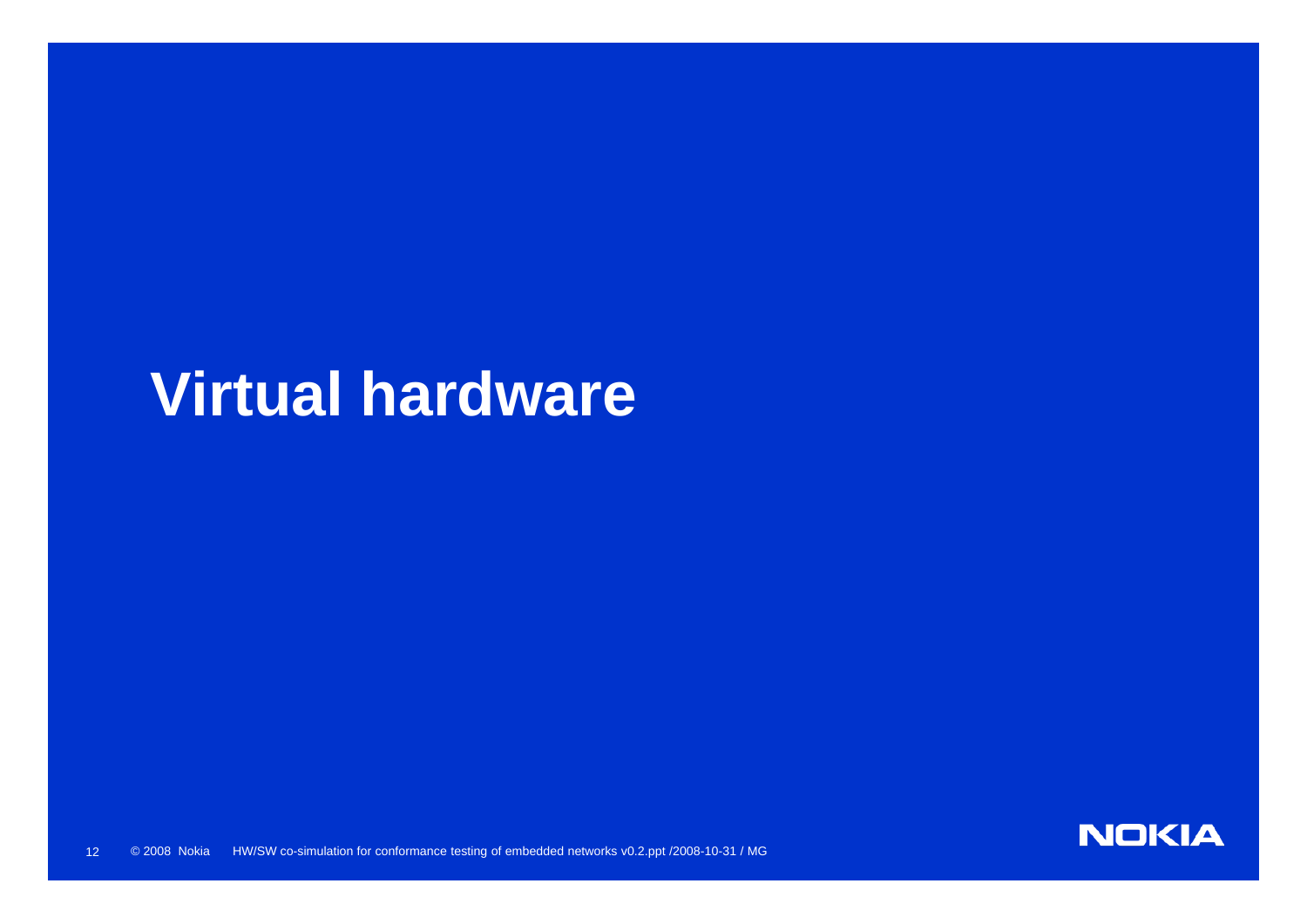## **Modeling**

- For protocol in general, but even more so for embedded network, a significant part is implemented in hardware
- Developed models are very often not suitable for software/hardware co-simulation
- Mainly made for testing and verifying the protocols, not for virtual hardware
- Ex. SystemC is the de-facto standard for hardware modeling, but is also well known for having strong limitations in modeling software

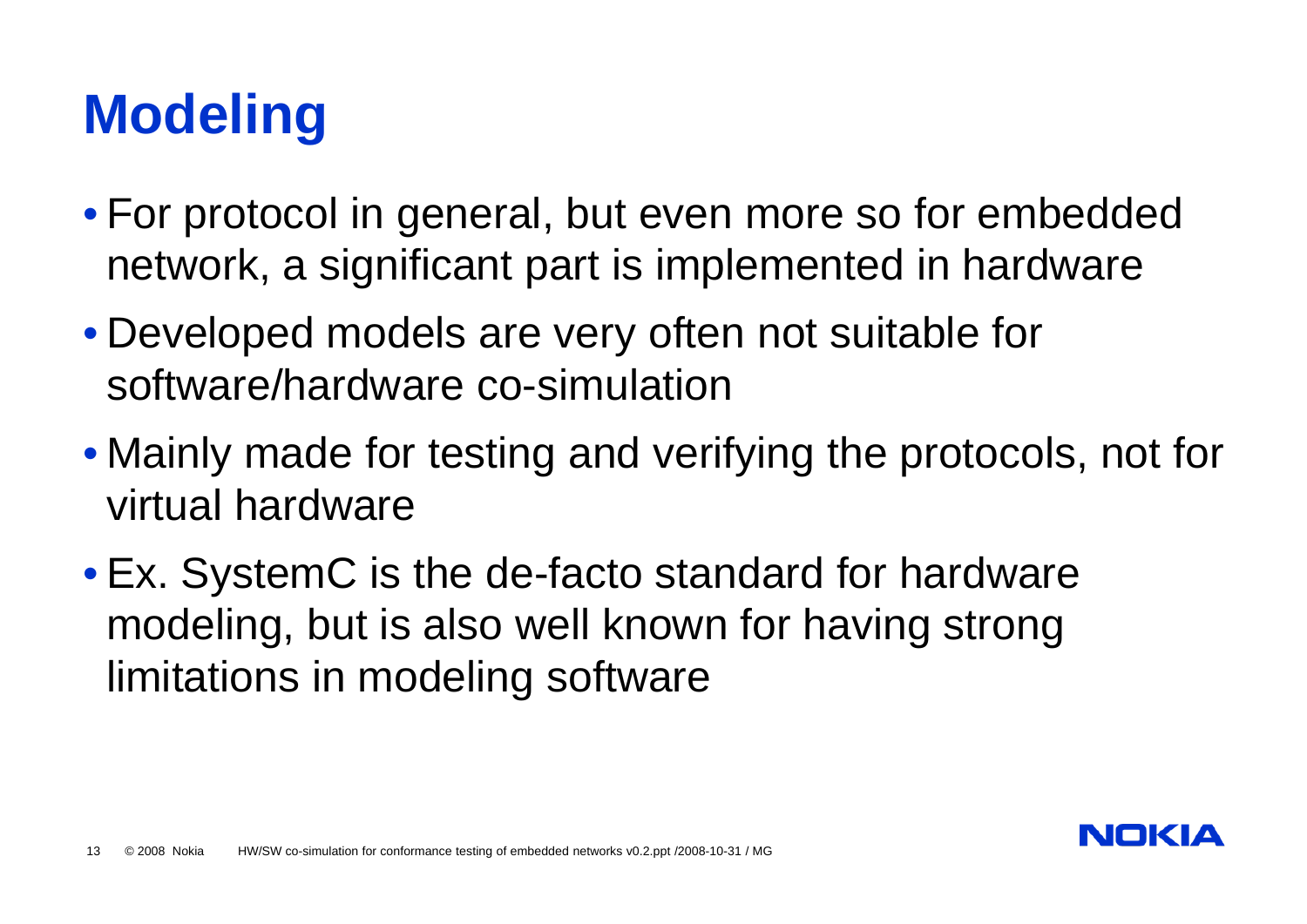## **SystemC limitation for modeling software**

- No possibility to create dynamic processes after the elaboration phase is finished, at least version 2.0.1
	- Simulation starts only after the elaboration phase
	- SystemC 2.1 is a bit better, and 2.2 was still improved
- SystemC is based on "user threads", which are scheduled in a collaborative manner by the SystemC simulator engine and not in preemptive way like os kernel for processes
- SystemC 3.0 is/was supposed to fix this, but already 2 or 3 years delayed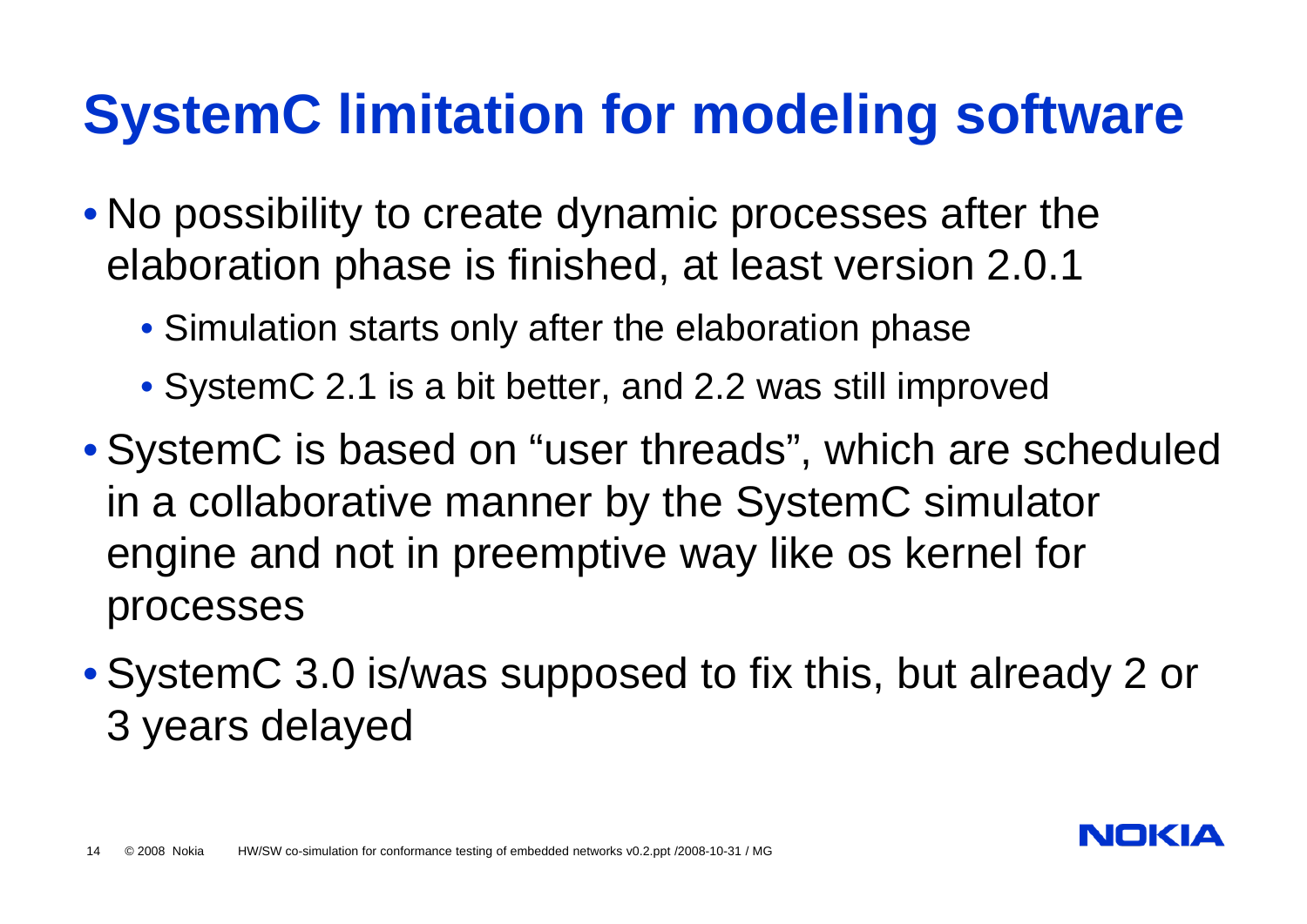#### **How to model software with SystemC?**

- As said earlier, 2 main problems
- Must deal with dynamic creation of SystemC processes
	- SystemC 2.2 has pretty much done that
- But how to model a preemptive process scheduler with SystemC?
	- Option 1: port different OS kernels to SystemC: hard and complex
	- Option 2: create alternative SystemC scheduler with a more "software" behavior: but then it's very hard to keep hardware modeling efficient or easy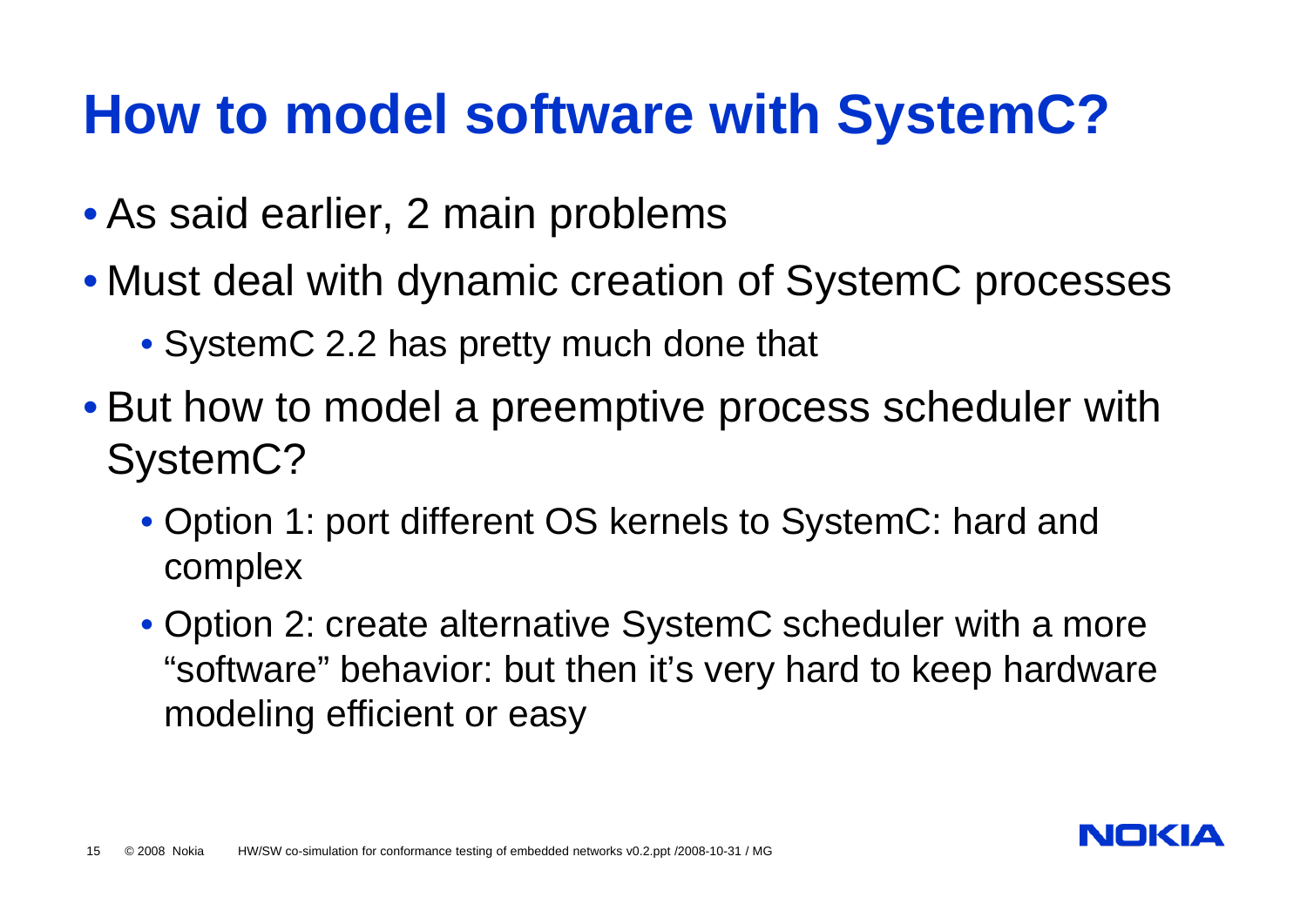#### **"Conclusion"**

- We have the choice between
	- A very hard and complex solution
	- A more manageable solution to simulate software, but we loose the possibility to simulate hardware
- Both solutions are not suitable
- Any proposal is welcomed to solve this problem

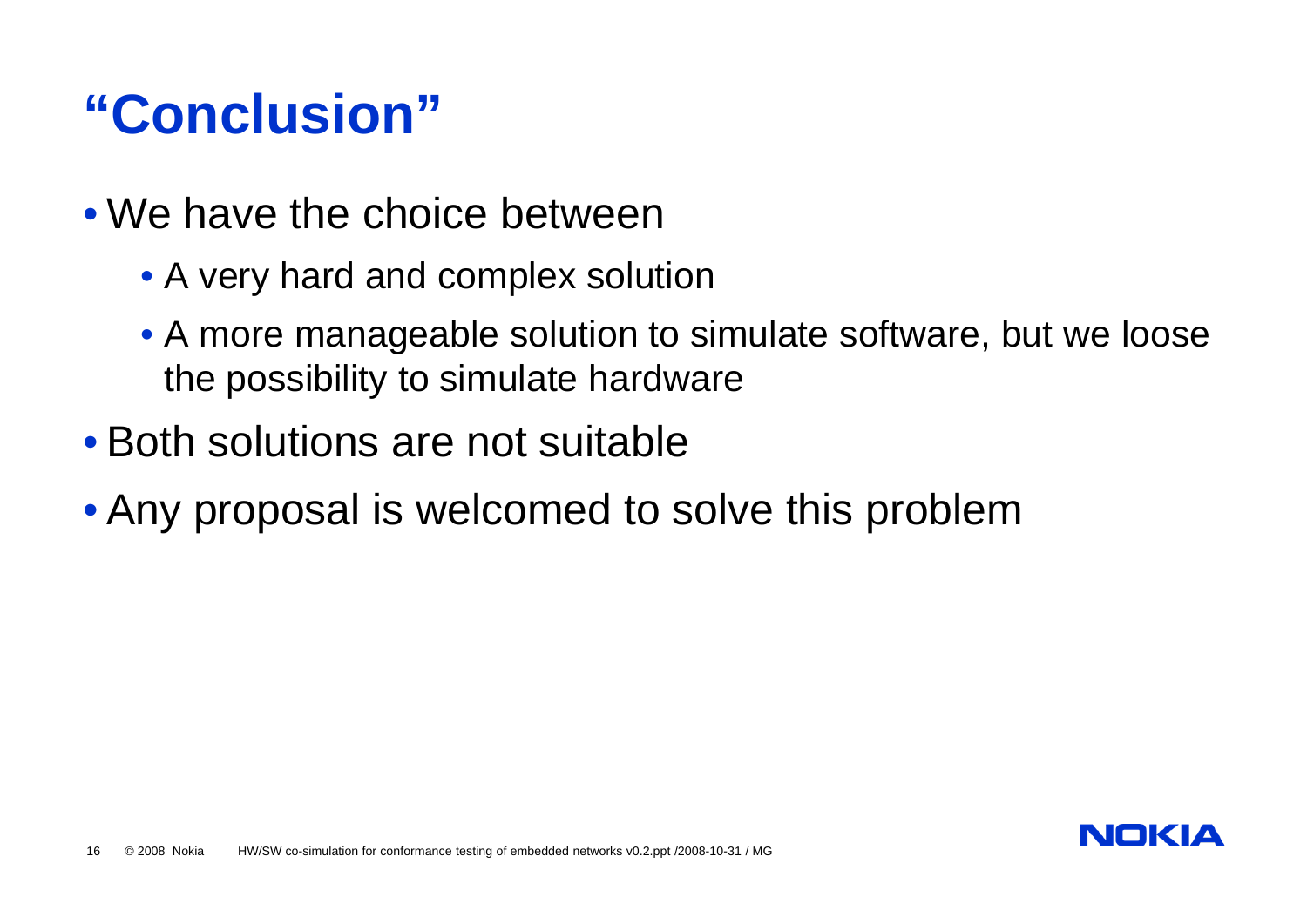#### **What do we have?**

- A SystemC model of a hardware implementation of a protocol stack
- The need to write software on top of the protocol stack, which is the conformance tests
- We need to simulate both
- A SystemC simulation is simply a C++ software running in an OS on a computer …
- The OS has a process/thread scheduler … why not reuse it??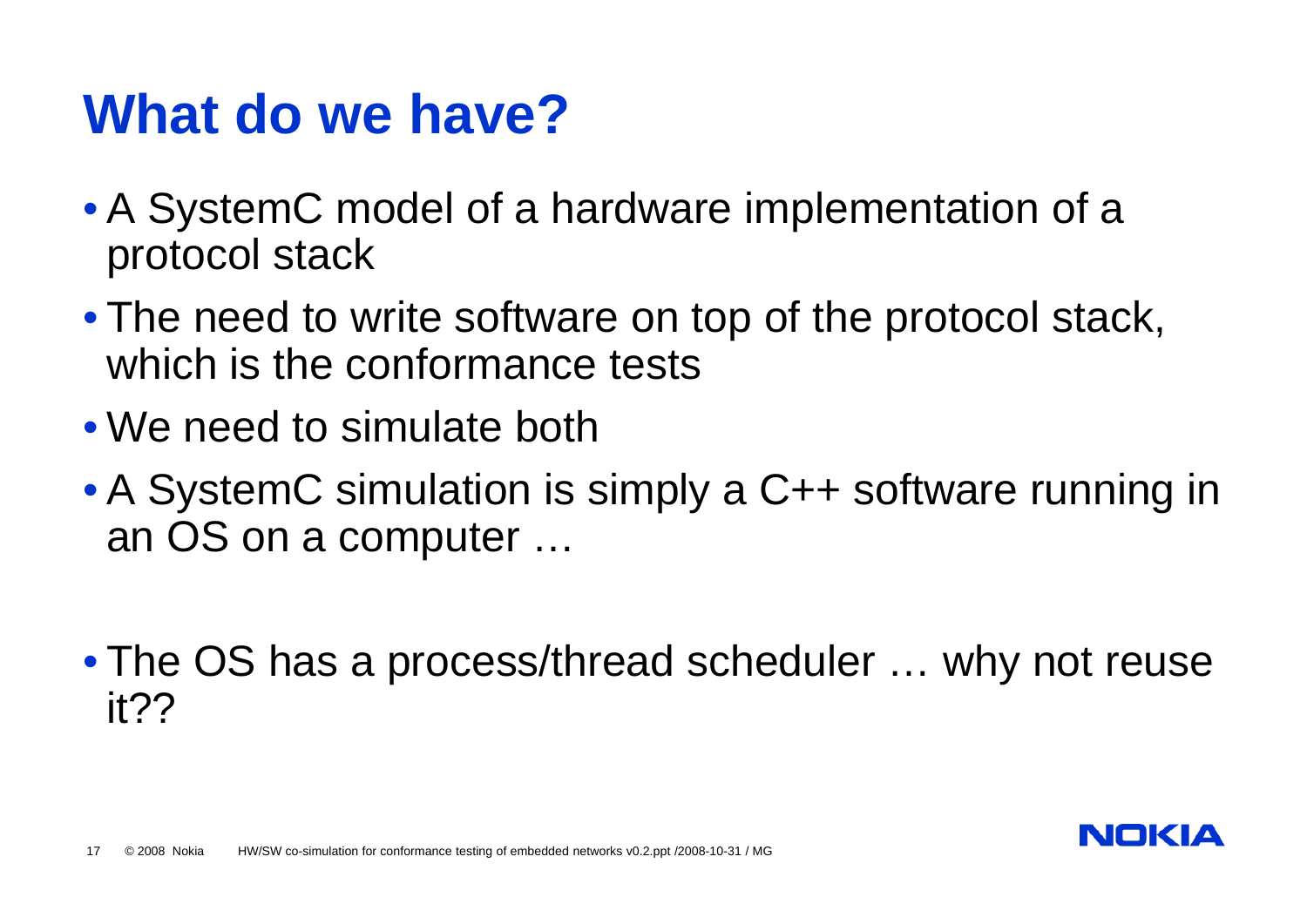## **SystemC simulator**

- SystemC models hardware by using a cooperative sets of independent state machines
- Each state machine is model by a SystemC "process"
- Each SystemC "process" is a user thread
- The whole SystemC simulator is a single kernel thread scheduling the user threads
- What if we simulate a software process by a kernel thread?

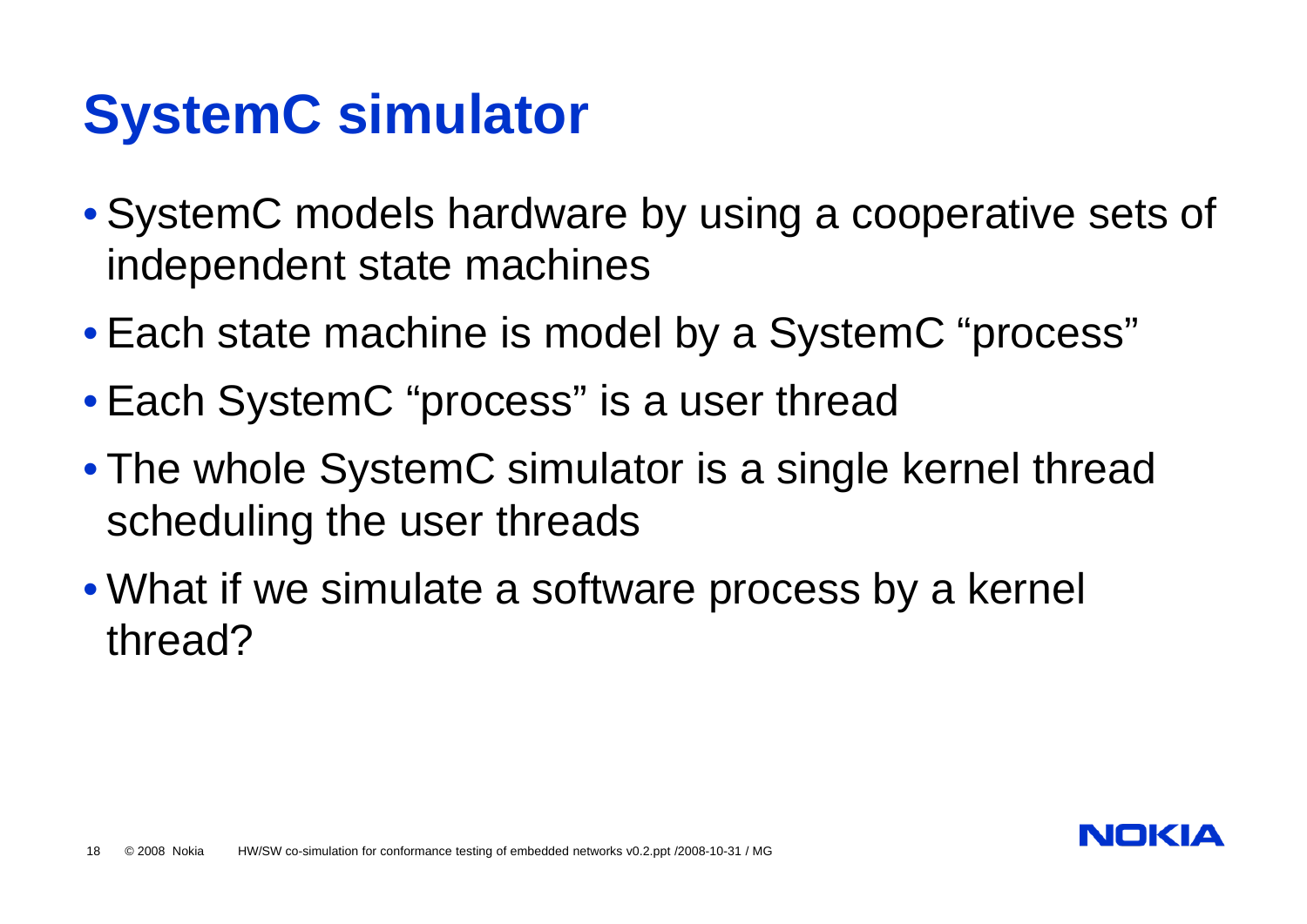#### **SW/HW co-simulation**

- One kernel thread for the SystemC simulator
- One kernel thread for each software process
- The linkage between SystemC and pure C++ is done through APIs, which are independent of SystemC

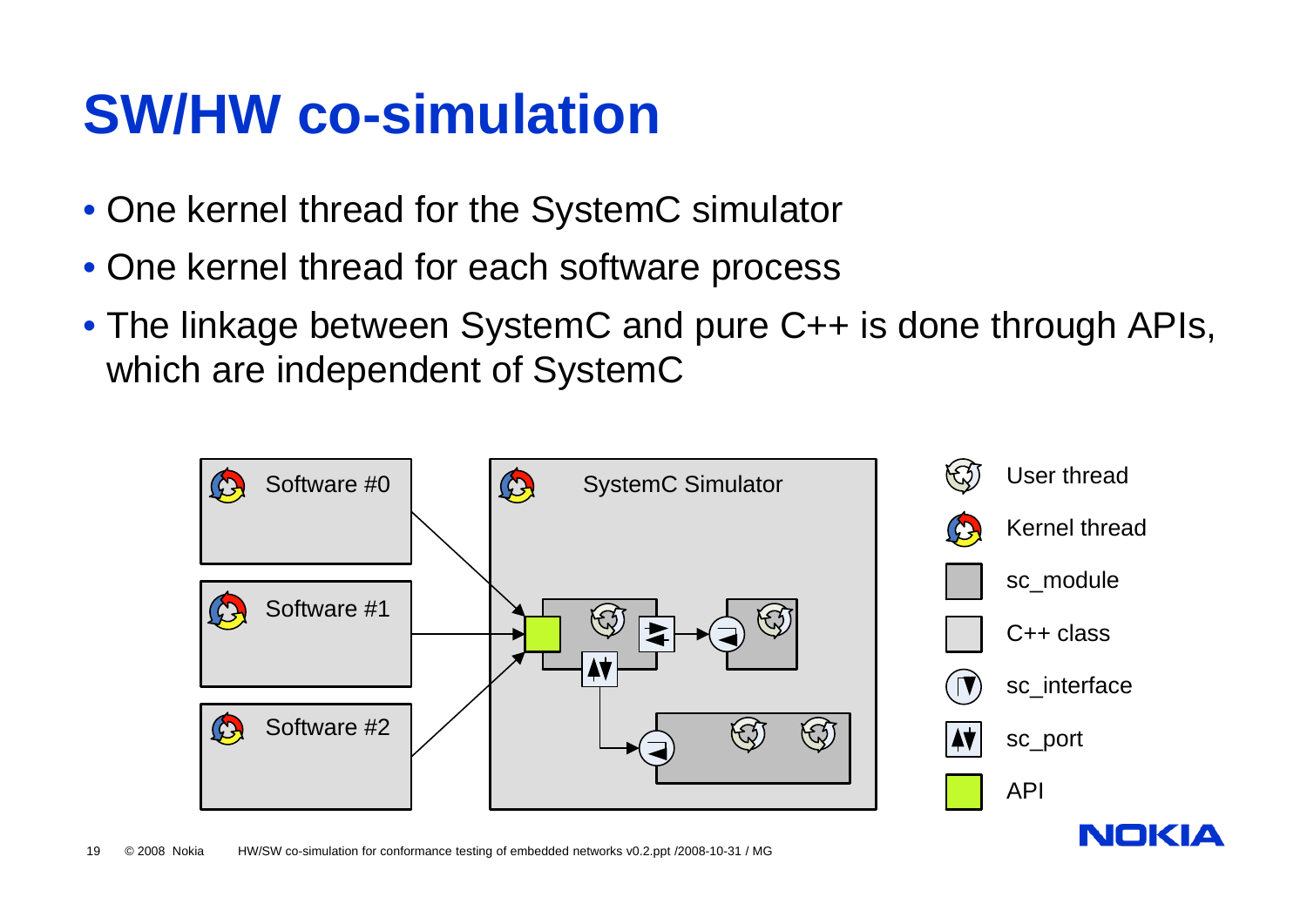## **Limitations**

- This example models
	- 1 router
	- 2 endpoints, each with a CPU and OS, running each a software
- The real system has then 2 independent OS kernels
- In our model, we have only OS kernel modeled
- We can't model deterministically and/or accurately the case where the CPUs used be soft#0 and soft#1 have different speed

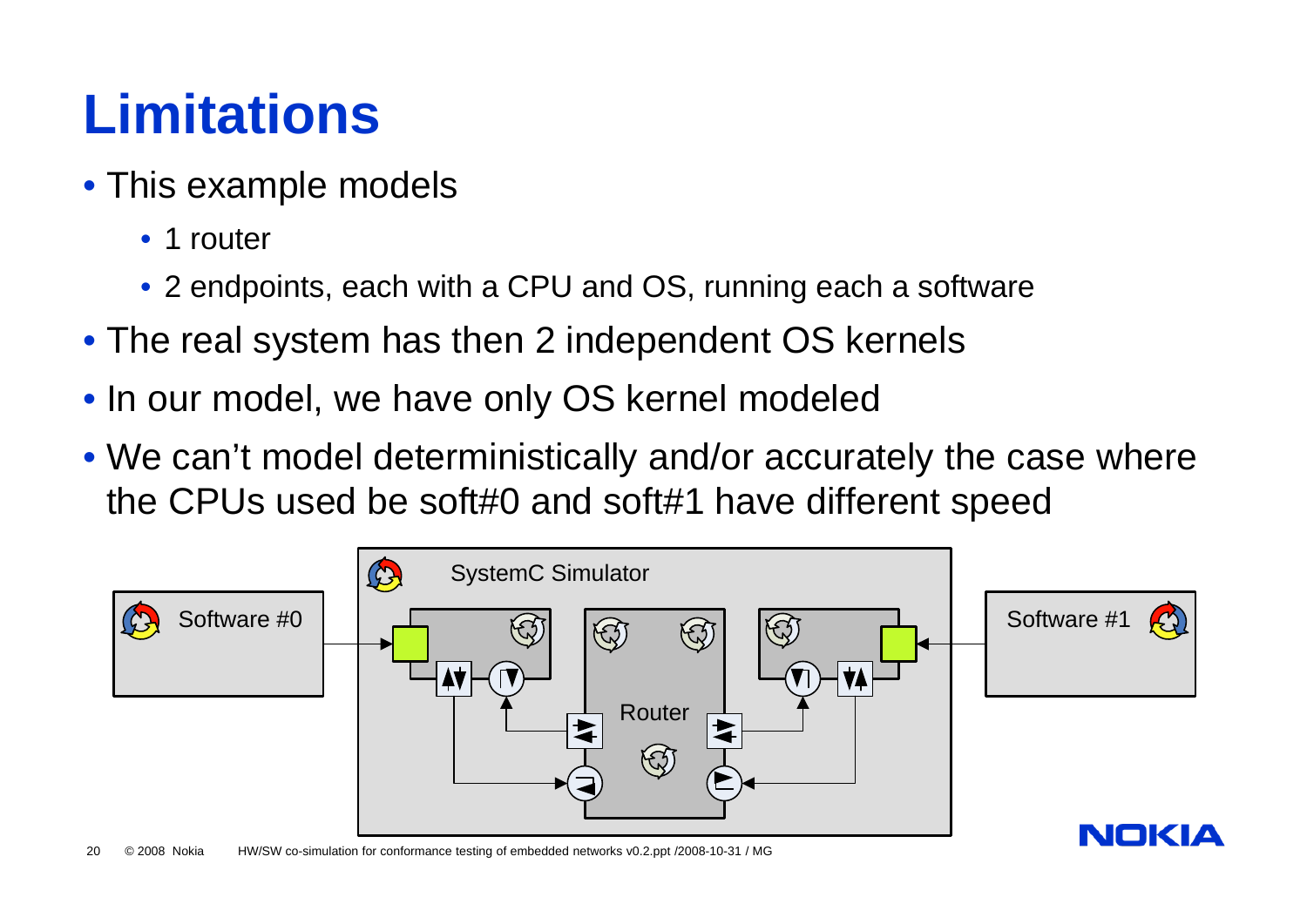## **Problem: SystemC is not thread safe (1/2)**

#### • One must know

- SystemC is an event-driven simulator
- that the core of a SystemC simulator is in one member function of the class sc\_simcontext
	- void sc\_simcontext::simulate(const sc\_time& duration)
- This member function handles a list of events, sc\_event
- We must be sure that the handling of the list of sc\_events is thread safe
- We need to introduce a mutex (or critical section, etc.)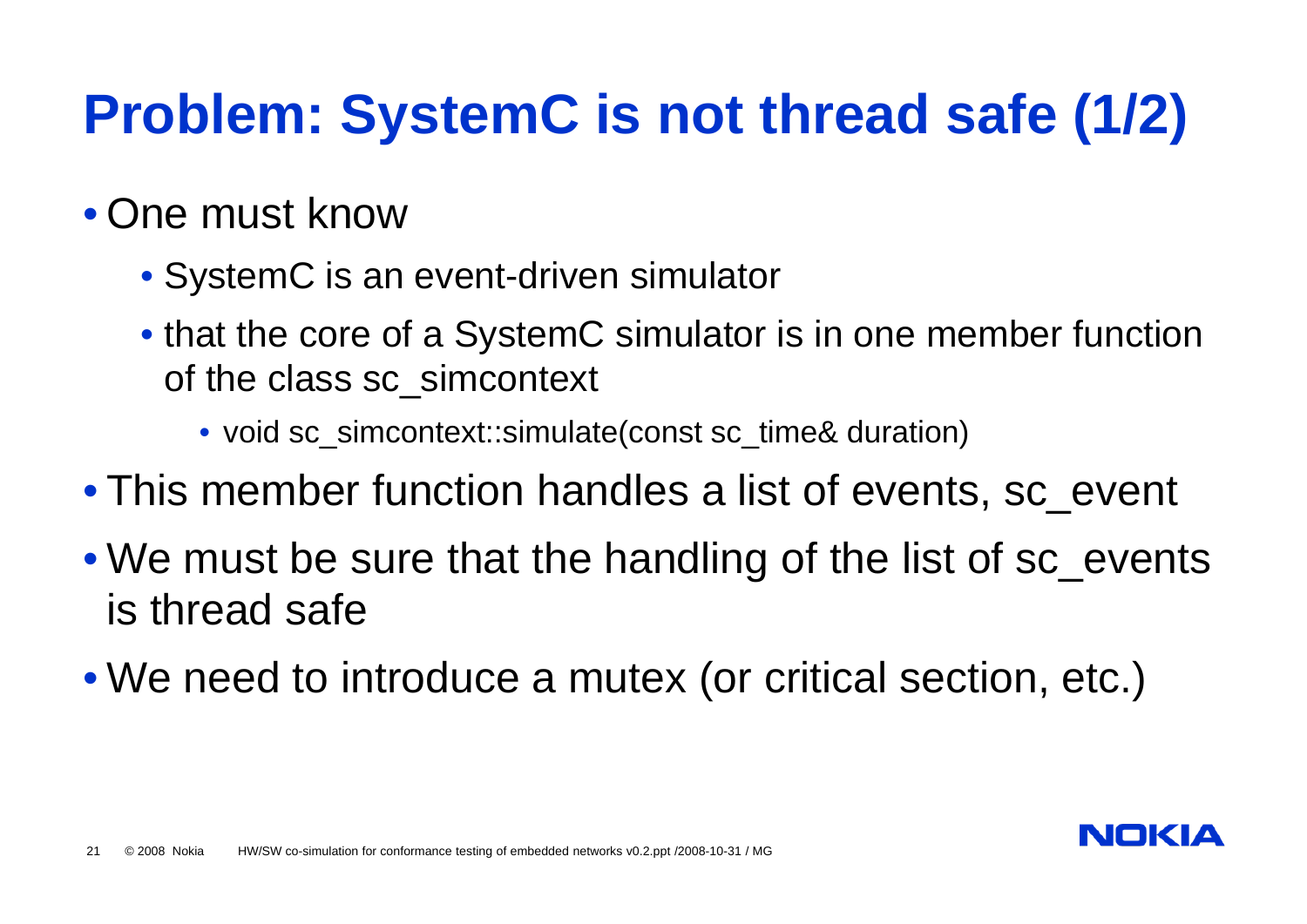## **Problem: SystemC is not thread safe (2/2)**

- We could have a mutex
	- At every place where a sc\_event is added or removed from the event list, but it basically implies a re-writing the SystemC library
	- Only in the simulate member function around one simulation cycle
- The latter gives a synchronization point between kernel threads, where the list of sc\_event can safely be modified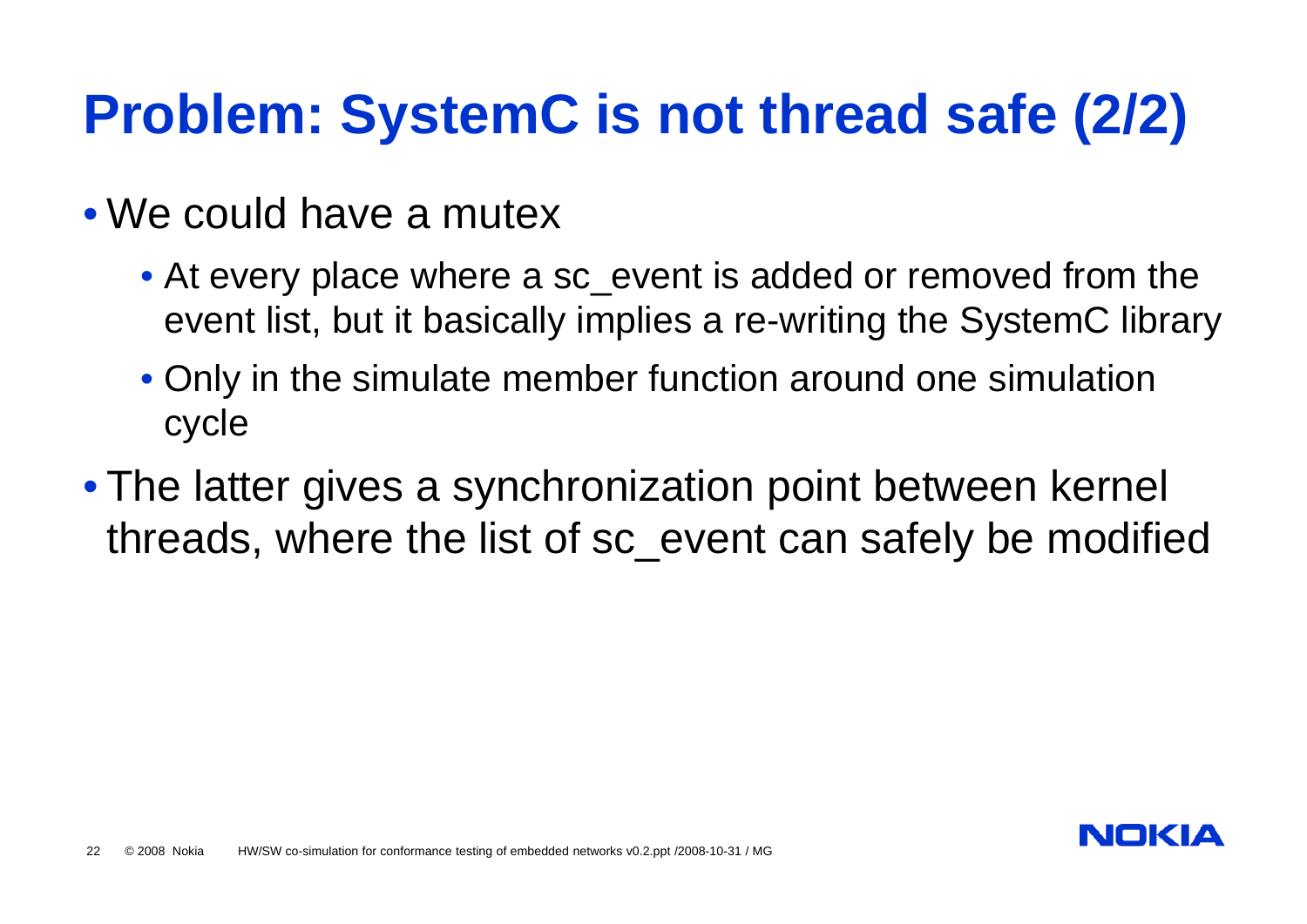## **Problem: time consistency (1/2)**

- SystemC simulates the notion of time
- While the Software running directly in the OS uses the physical time
- If Soft#0 use a function to sleep 1 s, in SystemC the time may have advanced by 1 ps, 1 s or 1 hour

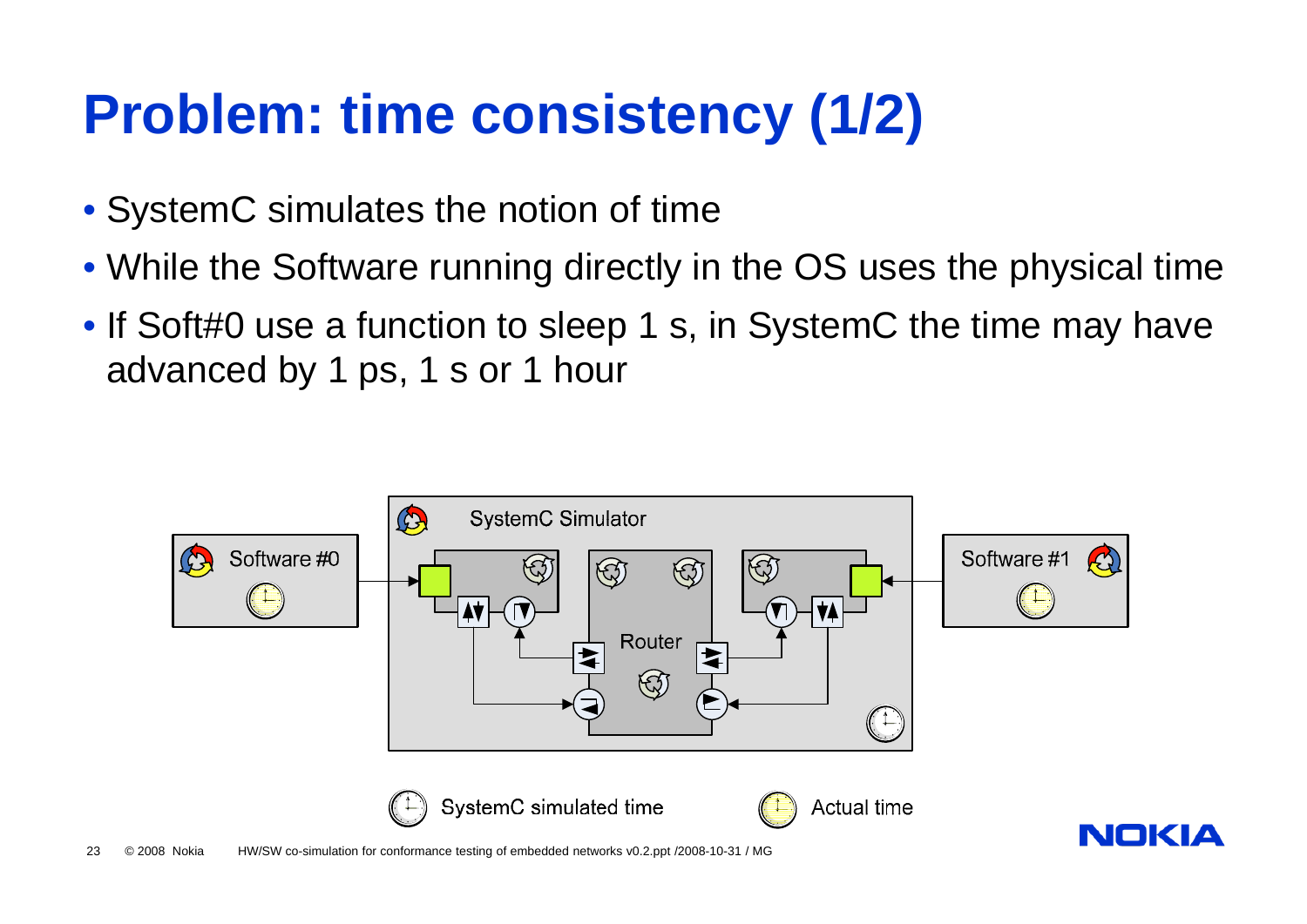## **Problem: time consistency (2/2)**

- Solution: align the time reference of the Software model with the SystemC simulated time
	- Simply use one semaphore per Software: first trigger an expiring timed event in the SystemC simulator, wait on the semaphore; when the event "expires", signal the semaphore

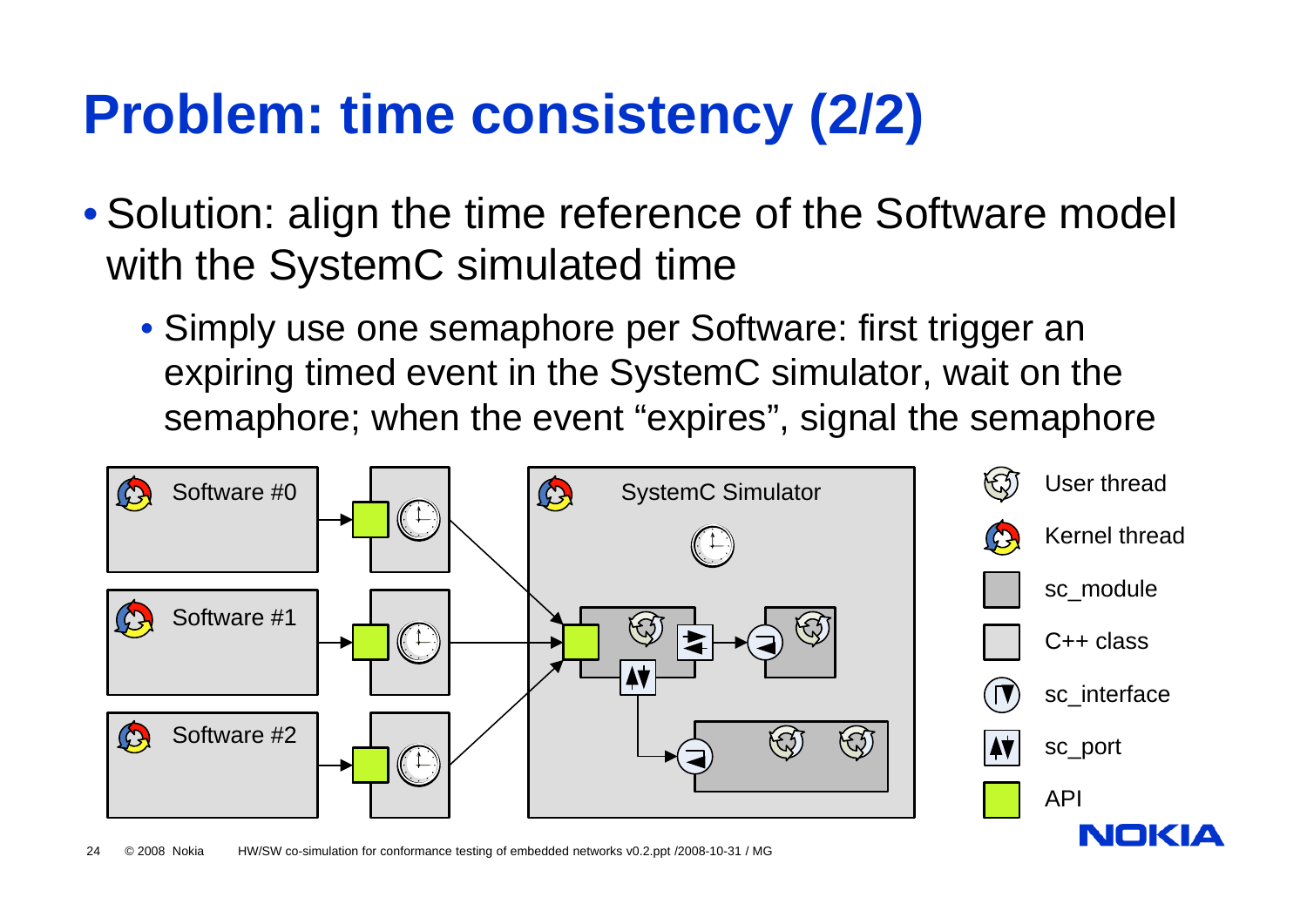#### **API used**

• For an embedded network, the APIs used are

- BSD Socket API for the data paths
- Some specific APIs for control
- But all functions of the APIs between SystemC and the Software models must be "time aligned"
	- For each of this functions an execution time is defined
- The APIs are independent of SystemC
	- $\bullet \Rightarrow$  the same tests can be reuse with a SDL, VHDL or real hardware "backend"

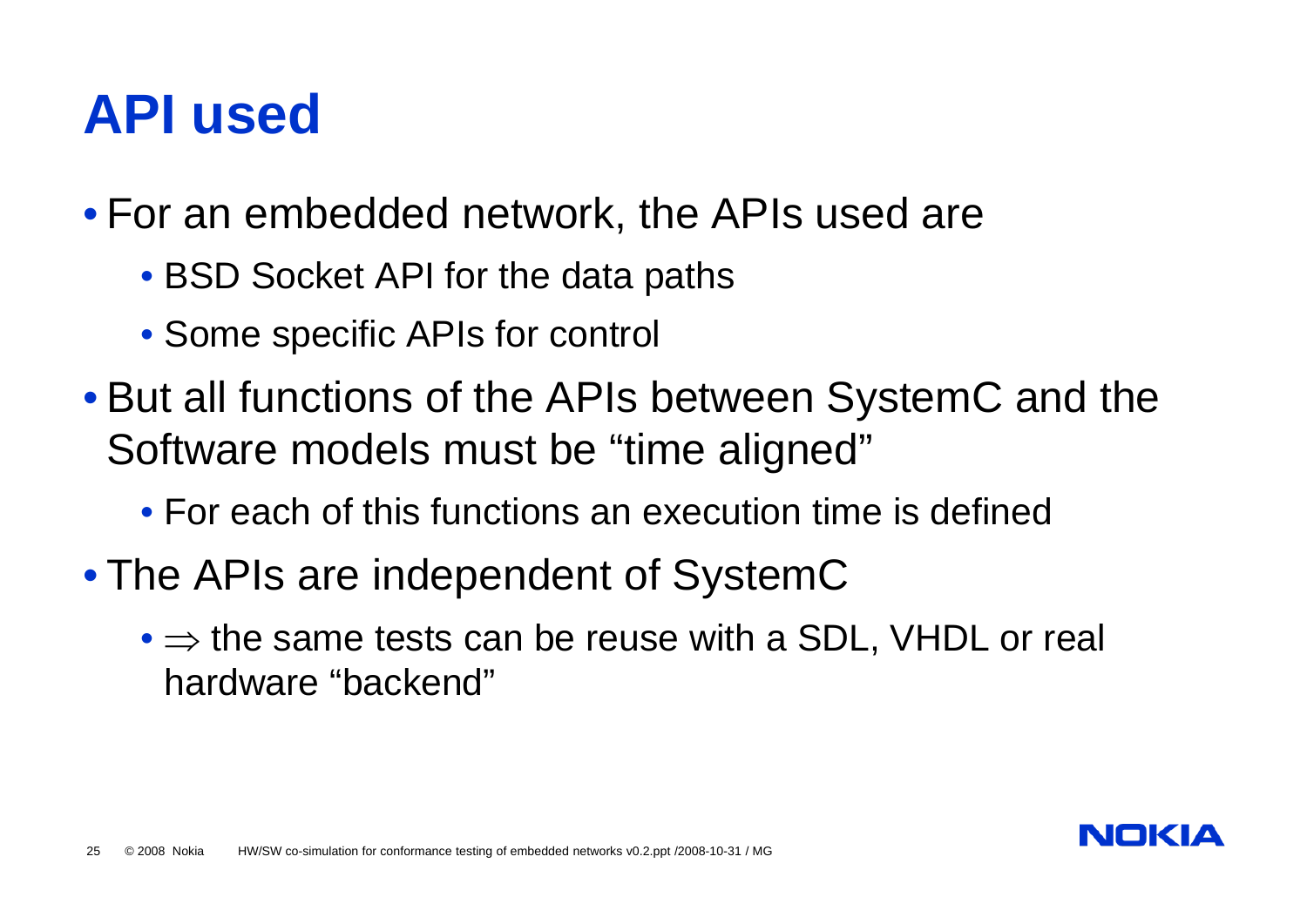#### **Demo**

- The demo comes form the conformance work done in UniPro, which is an embedded network defined in the MIPI standardization
- 2 nodes; frames have sequence numbers because of a ack-nack mechanism to re-transmit in case of errors; the number of available sequence number is limited
- The test does the following
	- Send enough frames to use up all available sequence number
	- And verify that a timer defined in the specification to avoid deadlocks behaves properly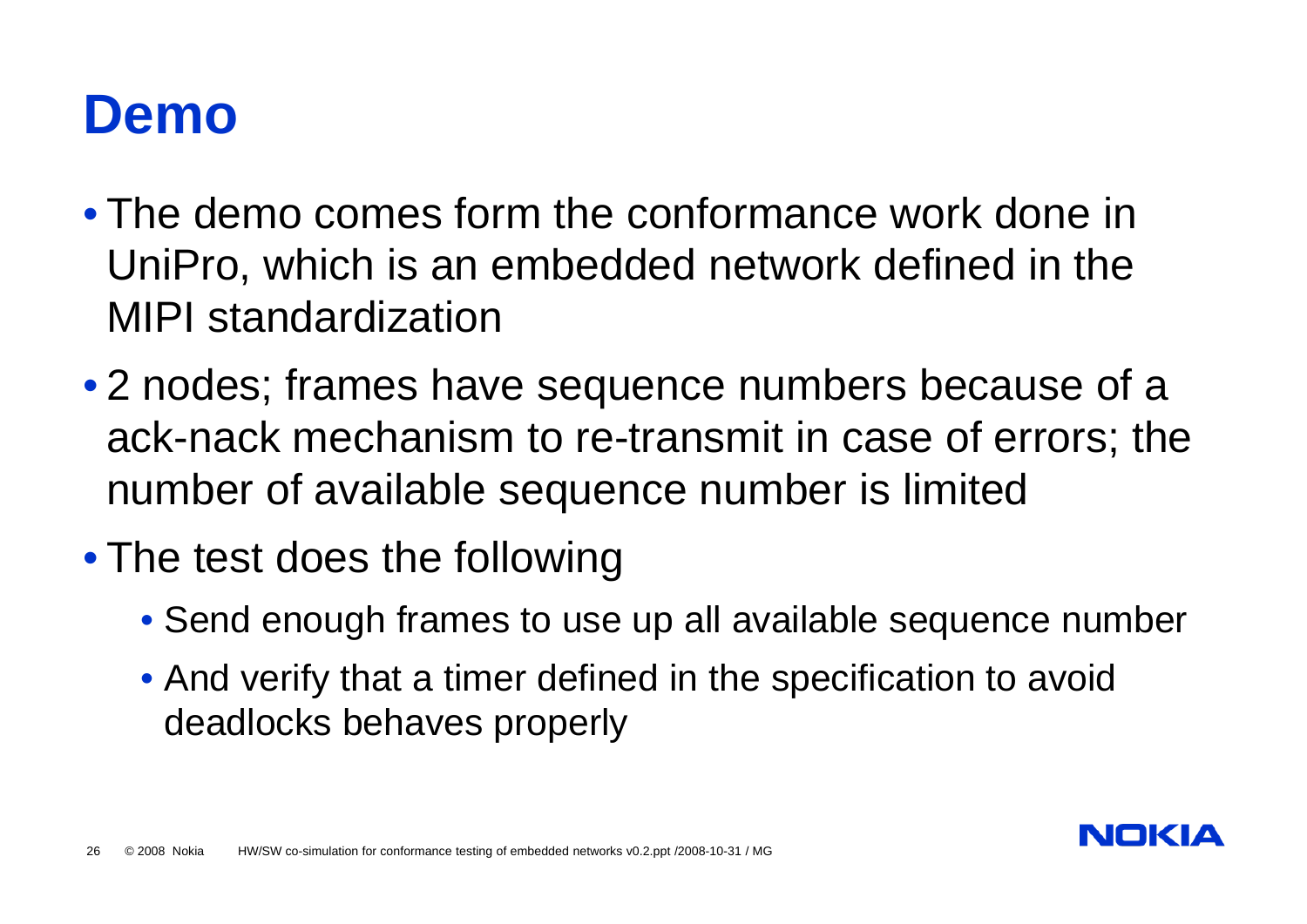## **Conclusion**

- Hardware/software co-simulation is easily achievable with SystemC 2.0.1, no need to wait for SystemC 3.0
- A SystemC framework can be used to build virtual hardware/software model, making possible software development when the hardware is not yet available
- Give the opportunity
	- to develop conformance tests in parallel with the hardware implementation of a specification  $\Rightarrow$  better specification
	- Build/verify the software platform using the embedded network technology